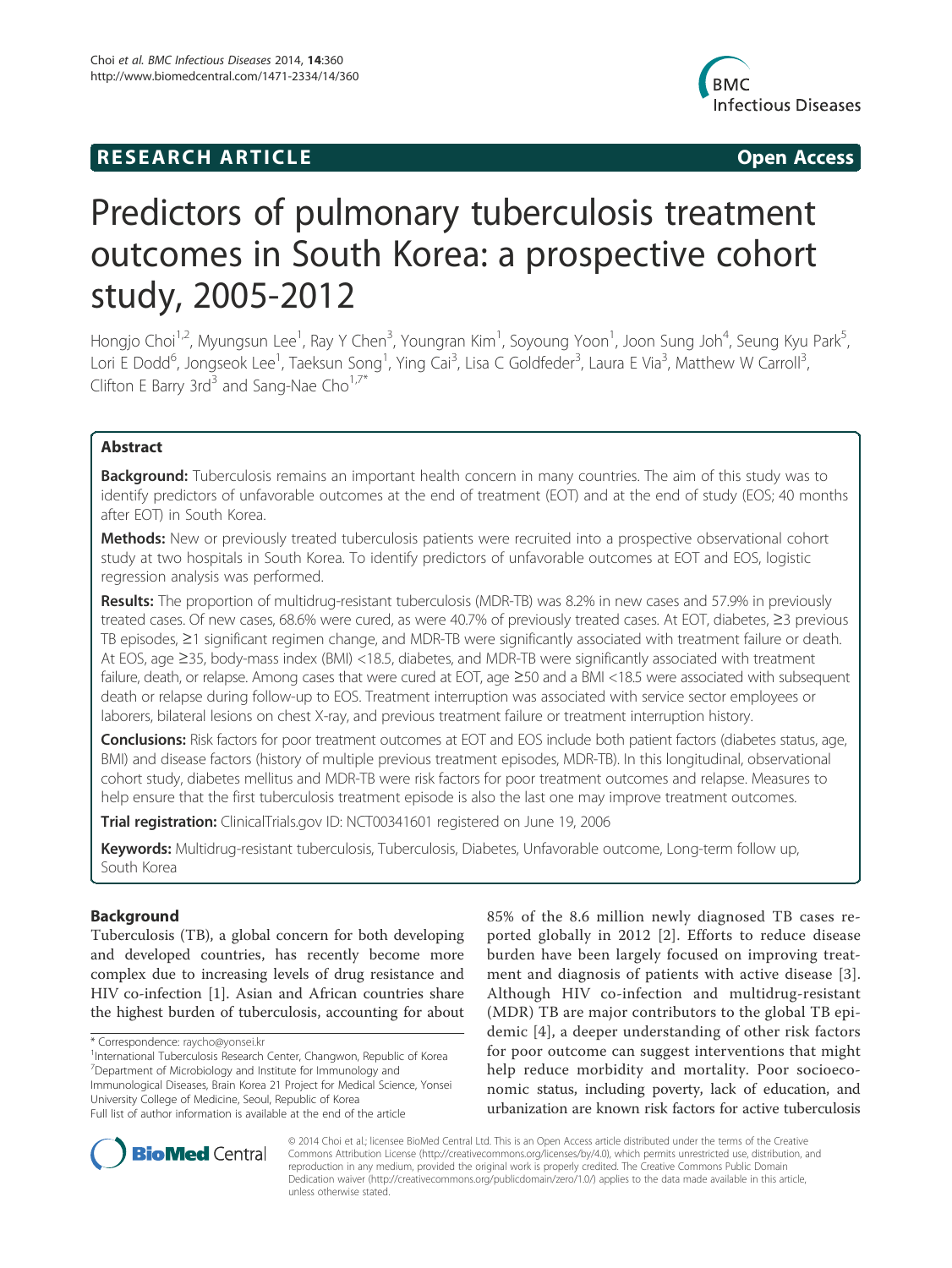# Table 1 Comparisons of baseline characteristics by new or previously treated cases ( $n = 669$ )

| <b>Variables</b>              |                                                          |            | Group (%)                        | Р-       |
|-------------------------------|----------------------------------------------------------|------------|----------------------------------|----------|
|                               |                                                          |            | New case Previously treated case | value    |
| <b>Demographic</b>            |                                                          |            |                                  |          |
| Gender                        | Female                                                   | 36(16.1)   | 70 (15.7)                        | 0.909    |
|                               | Male                                                     | 188 (83.9) | 375 (84.3)                       |          |
| Age                           | $20 - 34$                                                | 47 (21.0)  | 122 (27.4)                       | 0.158    |
|                               | 35-49                                                    | 95 (42.4)  | 183 (41.1)                       |          |
|                               | $50-$                                                    | 82 (36.6)  | 140 (31.5)                       |          |
| <b>Health condition</b>       |                                                          |            |                                  |          |
| BMI ( $n = 626$ )             | < 18.5                                                   | 108 (50.2) | 204 (49.6)                       | 0.887    |
|                               | $18.5 -$                                                 | 107 (49.8) | 207 (50.4)                       |          |
| Diabetes                      | No                                                       | 180 (80.4) | 340 (76.4)                       | 0.246    |
|                               | Yes                                                      | 44 (19.6)  | 105 (23.6)                       |          |
| Individual behavior           |                                                          |            |                                  |          |
| Alcohol, within 6 months      | Less than once a week                                    | 102 (45.5) | 245 (55.1)                       | 0.062    |
|                               | Several times a week                                     | 39 (17.4)  | 68 (15.3)                        |          |
|                               | At least once a day                                      | 83 (37.1)  | 132 (29.7)                       |          |
| Smoking, within 6 months      | Never smoked                                             | 56 (25.0)  | 125 (28.1)                       | < 0.001  |
|                               | < 1 pack/day                                             | 30 (12.39) | 125 (28.1)                       |          |
|                               | 1 pack/day                                               | 78 (34.8)  | 121 (27.2)                       |          |
|                               | > 1 pack/day                                             | 60 (26.8)  | 74 (16.6)                        |          |
| <b>Socioeconomic</b>          |                                                          |            |                                  |          |
| Residential area              | Small city and town                                      | 135(60.3)  | 245 (55.1)                       | 0.199    |
|                               | Large city                                               | 89 (39.7)  | 200 (44.9)                       |          |
| Education                     | High school, above                                       | 120 (53.6) | 251 (56.4)                       | 0.487    |
|                               | Middle school, below and refusal                         | 104 (46.4) | 194 (43.6)                       |          |
| Occupation                    | Health care, professional, office work                   | 16(7.1)    | 55 (12.4)                        | 0.117    |
|                               | Service sector and laborer in construction<br>or factory | 128(57.1)  | 242 (54.4)                       |          |
|                               | Unemployment and others                                  | 80 (35.7)  | 148 (33.3)                       |          |
| Housing status ( $n = 668$ )  | Private                                                  | 201 (89.7) | 415 (93.5)                       | 0.089    |
|                               | Other                                                    | 23 (10.3)  | 29(6.5)                          |          |
| Tuberculosis-related clinical |                                                          |            |                                  |          |
| Chest X ray                   |                                                          |            |                                  |          |
| Grade                         | Minimal                                                  | 10(4.5)    | 9(2.0)                           | 0.020    |
|                               | Moderately advanced                                      | 111 (49.6) | 187 (42.0)                       |          |
|                               | Far advanced                                             | 103 (46.0) | 249 (56.0)                       |          |
| Cavity                        | Yes                                                      | 138 (61.6) | 281 (63.1)                       | < 0.001  |
|                               | No                                                       | 68 (30.4)  | 78 (17.5)                        |          |
|                               | Not clear                                                | 18 (8.0)   | 86 (19.3)                        |          |
| Bilateral                     | Unilateral                                               | 57 (25.4)  | 56 (12.6)                        | < 0.001  |
|                               | Bilateral                                                | 167 (74.6) | 389 (87.4)                       |          |
| Nodular lesion                | Yes                                                      | 199 (88.8) | 417 (93.7)                       | $0.038*$ |
|                               | No                                                       | 22 (9.8)   | 27(6.1)                          |          |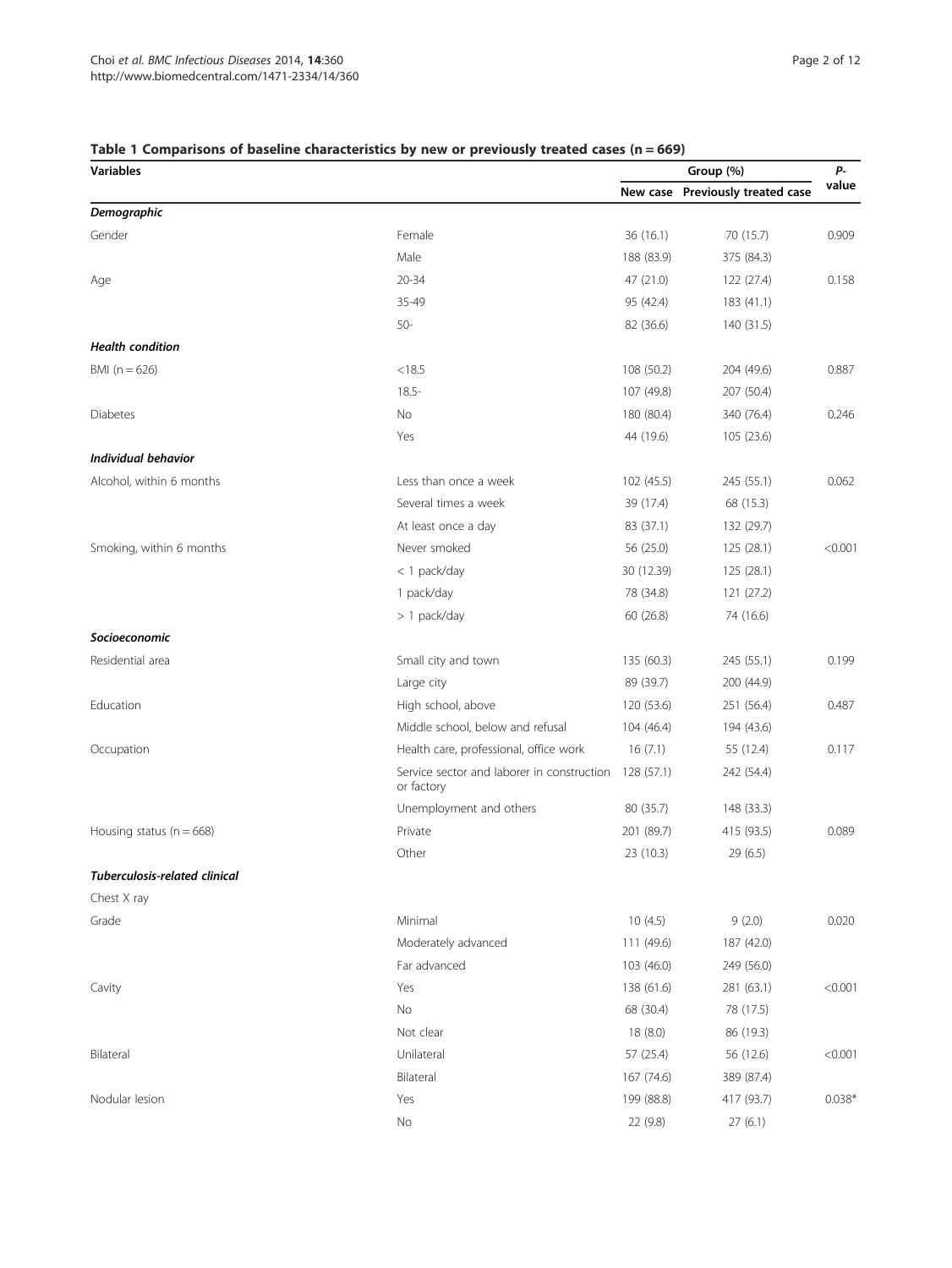|                                                              | Not clear    | 3(1.3)                       | 1(0.2)       |            |
|--------------------------------------------------------------|--------------|------------------------------|--------------|------------|
| Treatment History                                            |              |                              |              |            |
| Number of previous treatment episode ( $n = 444$ )           |              |                              | 151 (33.9)   |            |
|                                                              | 2            | $\overline{a}$               | 106 (23.8)   |            |
|                                                              | 3            | $\qquad \qquad \blacksquare$ | 63 (14.2)    |            |
|                                                              | 4 or more    |                              | 125 (28.1)   |            |
| Cumulative duration of previous treatment (days, $n = 444$ ) | Median (IQR) |                              | 304 (61-761) |            |
| History of failure ( $n = 445$ )                             | No           |                              | 249 (56.0)   |            |
|                                                              | Yes          |                              | 196 (44.0)   |            |
| History of treatment interruption ( $n = 445$ )              | No           |                              | 207 (46.5)   |            |
|                                                              | Yes          | $\qquad \qquad \blacksquare$ | 238 (53.5)   |            |
| Drug Susceptibility pattern ( $n = 581$ )                    | <b>DS</b>    | 146 (75.0)                   | 92(26.5)     | $< 0.001*$ |
|                                                              | Mono/Poly-R  | 29 (14.8)                    | 44 (11.4)    |            |
|                                                              | Rif, mono-R  | 4(2.0)                       | 16(4.2)      |            |
|                                                              | <b>MDR</b>   | 16(8.2)                      | 223 (57.9)   |            |
| AFB smear score at baseline                                  |              |                              |              |            |
|                                                              |              | 1(0.5)                       | 4(0.9)       | $0.689*$   |
|                                                              | Scant        | 51(22.8)                     | 85 (19.1)    |            |

## Table 1 Comparisons of baseline characteristics by new or previously treated cases (n = 669) (Continued)

\*Tested by Fisher's exact test.

BMI: Body mass index; DS: Drug susceptible, Mono/poly-R: mono or poly-drug resistance that is not matched with the definition of Multidrug-resistant tuberculosis; MDR: multidrug-resistant tuberculosis.

[5,6]. Smoking and other behaviors such as alcohol consumption and drug use are also associated with poor treatment outcomes [7-10]. Clinical characteristics including diabetes, baseline disease severity (on chest X-ray), previous treatment history, and drugresistance have all been shown to be independent risk factors for poor treatment outcomes in previous studies [11-13].

Few studies have prospectively identified factors associated with long-term prognosis. A retrospective study by Kim et al [14] evaluated long-term prognostic factors among MDR-TB patients and found that having extensively drug resistant (XDR) TB was the strongest predictor of poor outcomes. Two other studies evaluated the characteristics of patients with tuberculosis relapse after treatment completion [15,16]. In one, a prior history of TB treatment was the largest risk factor associated with TB recurrence (HR: 5.2, CI: 1.7-16.2) [16] and, in another, DNA fingerprinting of cases of recurrent TB suggested that those previously infected with TB are at increased risk of developing TB again when re-infected [15]. This study aims to identify predictors with unfavorable outcome at the end of therapy and the long-term unfavorable outcome after treatment completion in South Korea.

# Methods

# Study population and design

1+ 121 (54.0) 247 (55.5)  $\geq$ 2+ 51 (22.8) 109 (24.5)

> Subjects in this study were recruited prospectively into an observational cohort study at the National Masan Tuberculosis Hospital and the National Medical Center in South Korea (ClinicalTrials.gov ID: NCT00341601). Both new and previously treated tuberculosis cases [defined according to World Health Organization (WHO) definitions] [17] were enrolled in this study. The inclusion criteria allowed enrollment of adults 20 years or older who had clinical signs or symptoms suggestive of TB, and had either a positive sputum smear for acid-fast bacilli or confirmed Mycobacterium tuberculosis in their sputum using any molecular method. In addition, new cases could not have had a treatment interruption lasting more than 60 days and must have had at least 4 months of treatment remaining in their current episode of TB. Previously treated cases must either have previously been treated for more than 30 days followed by a treatment interruption of at least 60 days or have had a history of treatment failure or chronic tuberculosis.

> According to Korean tuberculosis guidelines [18], drugresistant TB patients are treated with an individualized regimen based on results of drug-susceptibility testing. For drug-susceptible and new patients, hospital guidelines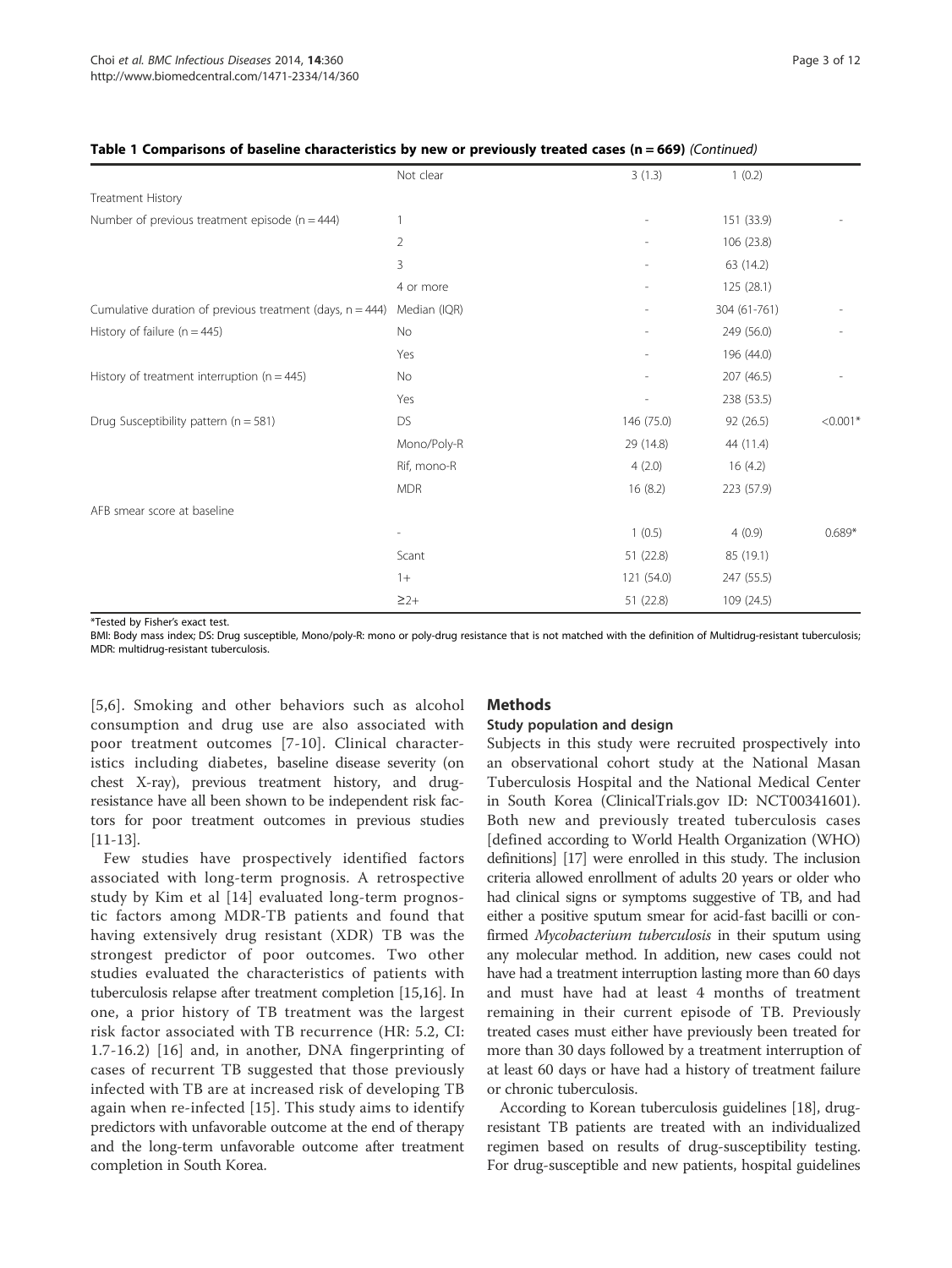recommend a 9-month treatment duration except for cases with minimal disease that are initially sputum smear and culture negative. In this study, regular follow-up was conducted by medical chart abstraction or phone call at 3 to 6 month intervals; the final follow-up was performed up to 40 months after treatment completion. Data collected from 2005-2012 are included in this study.

## Measurements and definitions

Treatment outcomes were categorized as cure, failure, treatment interruption, unknown, death, relapse or withdrawal and were assessed at both the end of treatment (EOT) and the end of study (EOS) follow-up phone call. Treatment outcomes at EOT were defined as follows: a) cure was defined as a patient who was initially sputum smear-positive and who was sputum smear-negative in the last month of treatment and on at least one previous occasion, per the WHO Global Tuberculosis Report 2013 [2]; b) failure was defined as 6-month sputum culture positivity for drug-susceptible (DS) cases and treatment termination or need for permanent regimen change of at least two anti-TB drugs for rifampin-resistant (RR) and MDR cases; c) treatment interruption (TI) was defined as voluntary cessation of therapy for 2 or more consecutive months without restarting the same regimen within 6 months; d) death was defined as a case who died for any reason during the treatment course; e) unknown was defined as a case whose treatment outcome was not known, including loss to follow-up and lack of microbiologic information at EOT;  $f$ ) withdrawal was defined as a case who withdrew from the study before treatment completion. Treatment outcomes at EOS were assessed approximately 40 months after treatment completion as follows: i) cure was defined as a case who was cured at EOT and completed the study without relapse, death, or withdrawal; ii) failure was defined as culture positivity 2 years after treatment initiation, regardless of drug-resistance; iii) death was defined as a case who died for any reason during the entire study period; iv) relapse was defined as a case who reinitiated TB treatment after being designated a cure at treatment completion.

Demographic information, including gender, age, residential area (e.g. large or small city), and socioeconomic factors, including education, occupation and housing

| Table 2 Comparisons of treatment-course related characteristics of study population at the end of therapy by new or |  |  |
|---------------------------------------------------------------------------------------------------------------------|--|--|
| previously treated status $(n = 669)$                                                                               |  |  |

| Variables (n)                                | New case          | Previously treated case | P-value     |
|----------------------------------------------|-------------------|-------------------------|-------------|
| Number of significant regimen change         |                   |                         |             |
| $\mathsf{O}\xspace$                          | 194 (86.6)        | 311 (69.9)              | < 0.001     |
| $\geq$ 1                                     | 30 (13.4)         | 134 (30.1)              |             |
| Elevation of total bilirubin                 |                   |                         |             |
| No                                           | 143 (63.8)        | 307 (69.0)              | 0.180       |
| Yes                                          | 81 (36.2)         | 138 (31.0)              |             |
| Elevation of liver enzyme                    |                   |                         |             |
| No                                           | 181 (80.8)        | 365 (82.0)              | 0.701       |
| Yes                                          | 43 (19.2)         | 80 (18.0)               |             |
| Months to treatment completion, median (IQR) | 9.45 (8.89-12.23) | 14.97 (9.67-26.10)      | $< 0.001 +$ |
| Treatment outcome at EOT                     |                   |                         |             |
| Cured                                        | 154 (68.8)        | 181 (40.7)              | $< 0.001*$  |
| Failure                                      | 4(1.8)            | 61(13.7)                |             |
| TI                                           | 35 (15.6)         | 87 (19.6)               |             |
| Unknown                                      | 15(6.7)           | 50 (11.2)               |             |
| Death                                        | 6(2.7)            | 44 (9.9)                |             |
| Withdrawal                                   | 10(4.5)           | 22 (4.9)                |             |
| Culture positivity (since enrollment)        |                   |                         |             |
| Converted prior to 6 months                  | 145 (64.7)        | 245 (55.1)              | 0.001       |
| Positivity at 6 months, over                 | 14(6.2)           | 71(16.0)                |             |
| Unknown 6 month result                       | 65 (29.0)         | 129 (29.0)              |             |
| Months to TI, median (IQR)                   | 7.98 (5.02-10.32) | 9.67 (6.60-17.83)       | $0.013+$    |

\*Tested by Fisher's exact test.

† Tested by Mann-Whitney test.

AFB: Acid fast bacilli; IQR: Interquartile range; EOT: End of therapy; TI: Treatment interruption.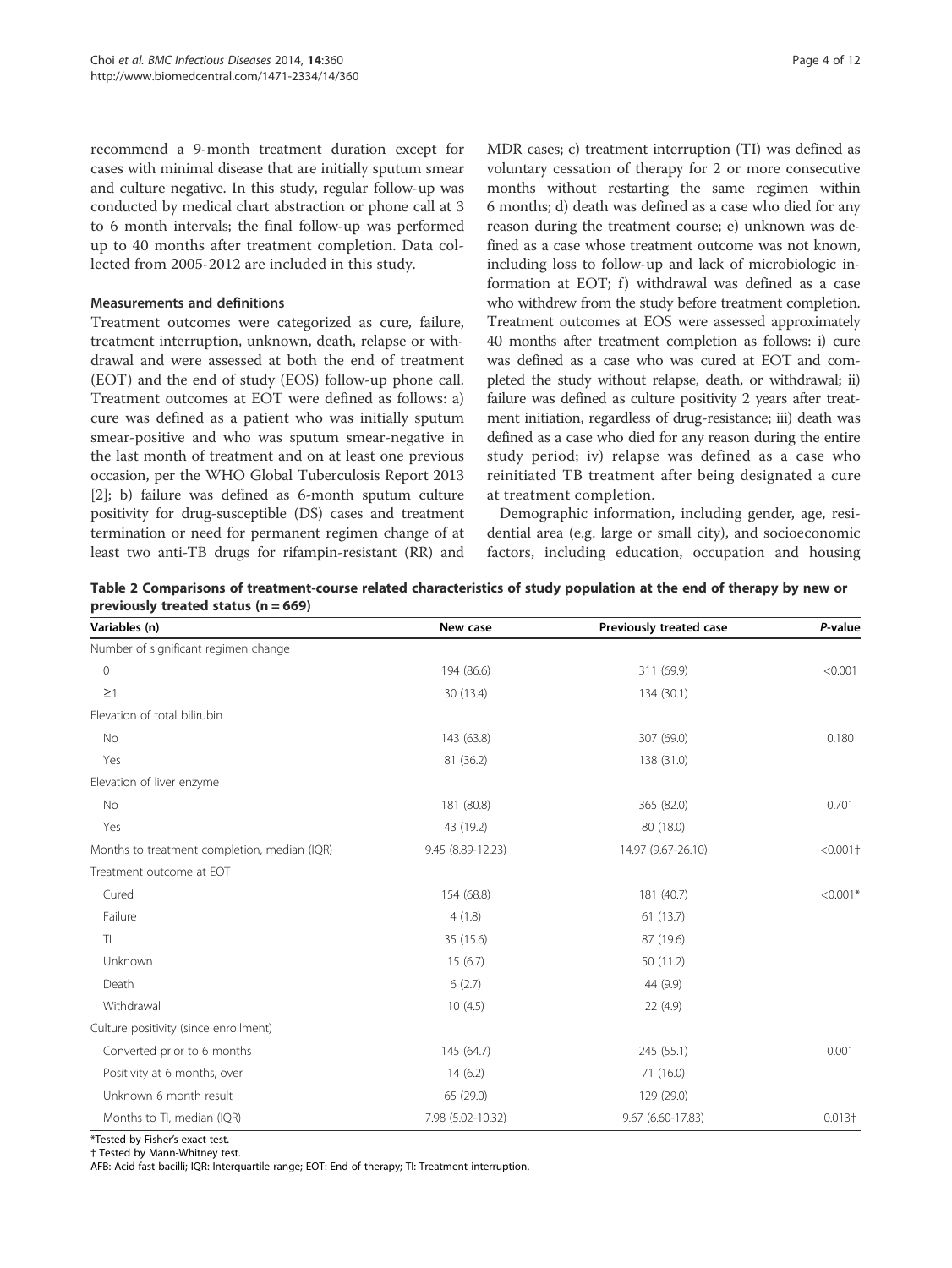| Variable                              |                                           |                          | Univariate    |                          | Multivariate‡ |
|---------------------------------------|-------------------------------------------|--------------------------|---------------|--------------------------|---------------|
|                                       |                                           | OR                       | 95% CI        | OR                       | 95% CI        |
| Gender                                | Female                                    | $\mathbf{1}$             |               | $\overline{1}$           |               |
|                                       | Male                                      | 1.04                     | $0.57 - 1.87$ | 0.92                     | $0.42 - 2.01$ |
| Age                                   | $20 - 34$                                 | $\mathbf{1}$             |               | $\overline{\phantom{a}}$ |               |
|                                       | 35-49                                     | 1.09                     | $0.64 - 1.85$ | 1.00                     | $0.48 - 2.09$ |
|                                       | $\geq 50$                                 | 0.70                     | $0.39 - 1.24$ | 0.78                     | $0.35 - 1.72$ |
| Body Mass Index                       | < 18.5                                    | $\mathbf{1}$             |               |                          |               |
|                                       | ≥18.5                                     | 0.86                     | $0.55 - 1.34$ |                          |               |
| Diabetes                              | No                                        | $\mathbf{1}$             |               | 1                        |               |
|                                       | Yes                                       | $1.78*$                  | 1.07-2.95     | $2.52***$                | 1.27-5.01     |
| Alcohol, within 6 months              | Less than once a week                     | $\mathbf{1}$             |               | 1                        |               |
|                                       | Several times a week                      | $0.40*$                  | $0.19 - 0.83$ | $0.38*$                  | $0.16 - 0.93$ |
|                                       | At least once a day                       | $0.59***$                | $0.36 - 0.98$ | 1.10                     | $0.56 - 2.19$ |
| Smoking, within 6 months              | Never smoked                              | $\mathbf{1}$             |               |                          |               |
|                                       | < 1 pack/day                              | 1.11                     | $0.63 - 1.94$ |                          |               |
|                                       | 1 pack/day                                | $0.39***$                | $0.21 - 0.72$ |                          |               |
|                                       | > 1 pack/day                              | 0.58                     | $0.30 - 1.13$ |                          |               |
| Residential area                      | Small city and town                       | $\mathbf{1}$             |               |                          |               |
|                                       | Large city                                | $1.70*$                  | 1.10-2.64     |                          |               |
| Education                             | High school, above                        | $\overline{\phantom{a}}$ |               |                          |               |
|                                       | Middle school, below or refusal           | 0.73                     | $0.47 - 1.15$ |                          |               |
| Occupation                            | Health care, professional and office work | $\mathbf{1}$             |               |                          |               |
|                                       | Service sector and laborer                | $0.44*$                  | $0.23 - 0.83$ |                          |               |
|                                       | Unemployment and others                   | 0.56                     | $0.29 - 1.08$ |                          |               |
| Chest X-ray                           |                                           |                          |               |                          |               |
| Grade                                 | Minimal or moderate                       | $\mathbf{1}$             |               |                          |               |
|                                       | Far advanced                              | $1.63*$                  | 1.05-3.54     |                          |               |
| Cavity                                | <b>No</b>                                 | $\mathbf{1}$             |               |                          |               |
|                                       | Yes or not clear                          | $1.88*$                  | 1.02-3.45     |                          |               |
| Nodular lesion                        | No                                        | $\mathbf{1}$             |               |                          |               |
|                                       | Yes or not clear                          | 1.48                     | 0.59-3.76     |                          |               |
| Bilateral                             | Unilateral                                | $\mathbf{1}$             |               |                          |               |
|                                       | Bilateral                                 | $3.45**$                 | 1.66-7.19     |                          |               |
| Number of previous treatment episodes | 0 (new case)                              | $\overline{1}$           |               | $\mathbf{1}$             |               |
|                                       | $\overline{1}$                            | $2.50*$                  | 1.05-5.96     | 2.38                     | $0.91 - 6.25$ |
|                                       | $\overline{2}$                            | $5.02***$                | 2.11-11.93    | 2.03                     | $0.72 - 5.79$ |
|                                       | 3                                         | $10.27***$               | 4.05-26.04    | $3.28*$                  | 1.06-10.14    |
|                                       | $\geq 4$                                  | 28.54***                 | 13.30-61.24   | $10.30***$               | 3.79-27.94    |
| History of failure                    | No                                        | 1                        |               |                          |               |
|                                       | Yes                                       | $8.00***$                | 4.93-12.99    |                          |               |
| History of TI                         | No                                        | 1                        |               |                          |               |
|                                       | Yes                                       | $2.15***$                | 1.37-3.38     |                          |               |
| Number of significant regimen changes | 0                                         | $\overline{\phantom{a}}$ |               | 1                        |               |
|                                       | $\geq$ 1                                  | $7.26***$                | 4.53-11.64    | $4.01***$                | 2.16-7.44     |

# Table 3 Predictors of unfavorable outcome (compared to cure) assessed at the end of therapy (n = 403)†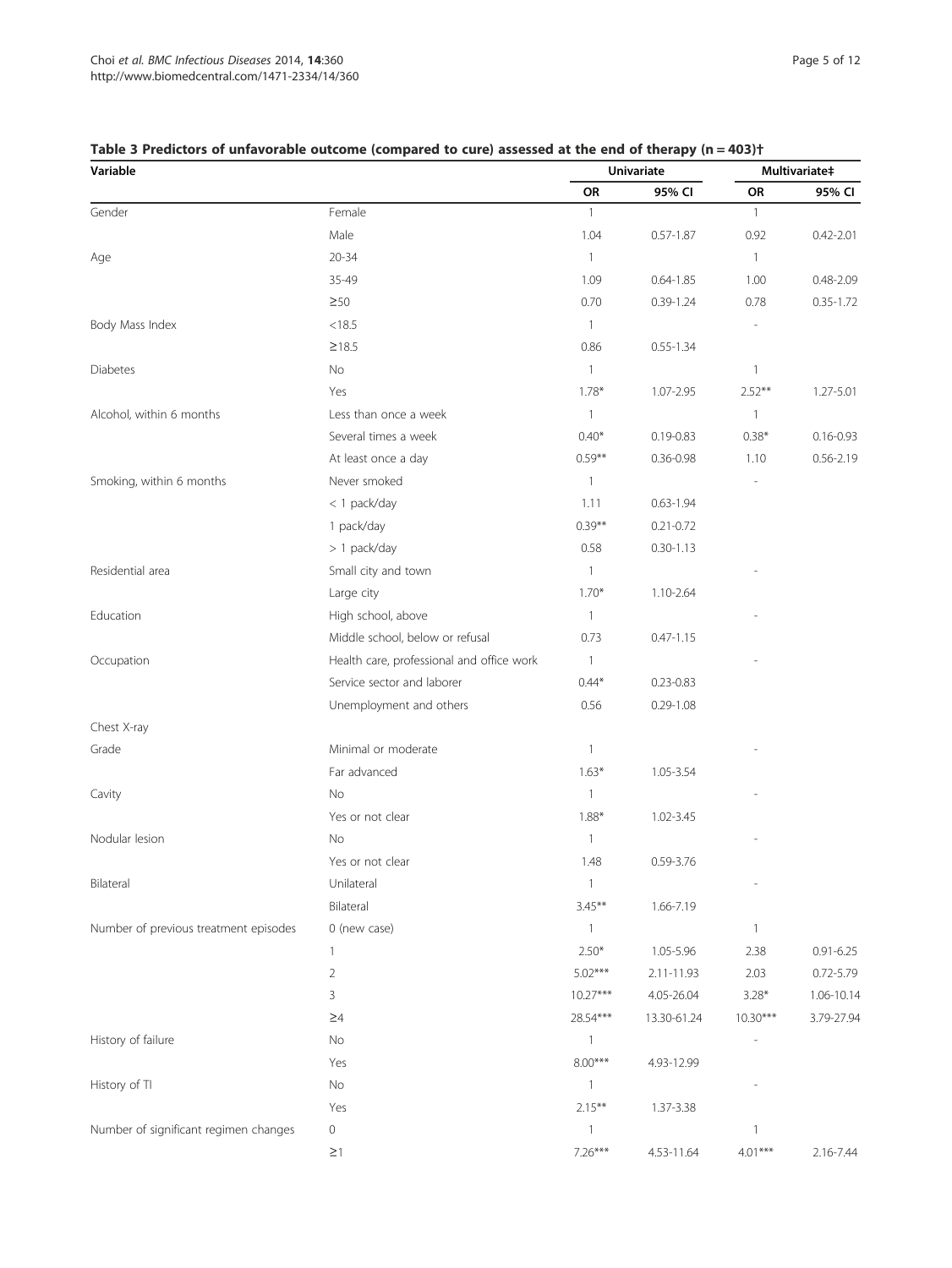| Drug susceptibility pattern | DS          |            |                |         |               |
|-----------------------------|-------------|------------|----------------|---------|---------------|
|                             | Mono/poly-R | 2.40       | $0.93 - 6.18$  | 0.93    | $0.31 - 2.78$ |
|                             | Rif, mono-R | 2.74       | $0.53 - 14.00$ | 0.58    | $0.07 - 4.46$ |
|                             | <b>MDR</b>  | $14.18***$ | 7.47-26.90     | $2.75*$ | $.13 - 6.72$  |

Table 3 Predictors of unfavorable outcome (compared to cure) assessed at the end of therapy (n = 403)† (Continued)

 $*$ p < 0.05,  $**$ p < 0.01,  $***$ p < 0.001.

 $\dagger$  Favorable outcome is cured (n = 289) and unfavorable outcome includes failure (n = 65) and death (n = 49) assessed at the end of therapy.

‡ Multivariate model includes age, gender and all significant factors from the univariate model.

TI: treatment interruption; DS: Drug susceptible, Mono/poly-R: mono or poly-drug resistance that is not matched with the definition of multidrug-resistant tuberculosis or rifampin mono resistance; MDR: multidrug-resistant tuberculosis.

status, were collected upon study entry. Age was categorized into three groups (20-34, 35-49, and  $\geq 50$ ) for the purposes of analysis. Relevant subject medical history that was collected included: alcohol consumption, smoking history, diabetes mellitus status, and previous tuberculosis treatment history, including drug-susceptibility testing (DST), elevation of total bilirubin, elevation of liver enzymes (alanine aminotransferase and aspartate aminotransferase) and chest X-ray reports. Korean tuberculosis guidelines define 'far advanced' disease on chest X-ray as "disseminated lesions of slight to moderate density exceeding the total volume of one lung or dense and confluent lesions exceeding one third the volume of one lung or the presence of cavities greater than 4 cm in diameter" [18]. A significant regimen change was defined as: i) any change from  $1^{st}$ -line drugs to  $2^{nd}$ -line drugs; ii) adding either a later generation fluoroquinolone or linezolid to baseline 2<sup>nd</sup>-line drugs; or iii) adding 2 or more classes of 2<sup>nd</sup>-line drugs.

# Statistical methods

Comparisons of characteristics between patients who were new and previously treated were conducted using the Mann-Whitney test for continuous variables and Fisher's exact test if any value was less than 5 in a cell or Pearson's  $\chi^2$  test for categorical variables. The first comparison was performed to identify factors associated with unfavorable outcomes (failure or death) versus cure at EOT using logistic regression. A second comparison was conducted to identify factors associated with unfavorable outcomes (failure, death, or relapse) compared to cure at EOS by binary logistic regression. A third logistic regression was performed looking at risk factors for treatment interruptions (relative to those cured). Finally, Cox proportional hazards regression analysis was used to identify factors associated with unfavorable outcomes (death or relapse) at EOS among those cured at EOT. All multivariate models considered age, gender, and all variables that were univariately significant. With the exception of age and gender, variables that were no longer significant in the multivariate model were dropped. Statistical analyses were performed with Stata/SE 12.0 (Stata Corp., College Station, TX, USA) with  $P$  value < 0.05 as the criterion for statistical significance.

## Ethics

Informed consent was obtained from all participants in the study. This study was approved by the Institutional Review Boards of the National Medical Center and the National Masan Tuberculosis Hospital in South Korea, and the National Institute of Allergy and Infectious Diseases in the U.S. This study was conducted in accordance with ICH-GCP and monitored by an independent clinical research organization.

## Results

## Baseline and treatment characteristics

A total of 669 patients were enrolled in the study from 2005-2012, 563 (84.2%) of whom were male with a median age of 44 years. Except for smoking history and tuberculosis-related clinical factors, there were no significant differences in baseline characteristics between new and previously treated cases. Compared with new cases, previously treated patients presented with similar sputum smear scores but significantly more advanced and bilateral disease on baseline chest X-ray and more drug resistance (Table 1).

By EOT, the previously treated group experienced significantly more regimen changes. Previously treated cases had lower proportions of cured and higher proportions of failed, unknown outcomes, and deaths compared to new cases (Table 2).

## Predictors of unfavorable outcomes at the end of treatment

Among the 403 patients with complete information available at EOT, 289 (71.7%) were cured, 65 failed, and 49 died. The multivariate analysis of baseline risk factors associated with unfavorable outcomes (failure or death) at EOT included diabetes  $(OR = 2.52; 95\% \text{ CI} = 1.27$ -5.01), patients drinking several times a week ( $OR = 0.38$ : 95% CI = 0.16-0.93, compared to drinking less than once a week), ≥1 significant regimen changes (OR =  $4.01$ ; 95%  $CI = 2.16 - 7.44$ , MDR-TB (OR = 2.75; 95%CI = 1.13-6.72, compared to drug-sensitive TB), and patients with 3 or ≥4 previous treatment episodes (OR = 3.28; 95% CI =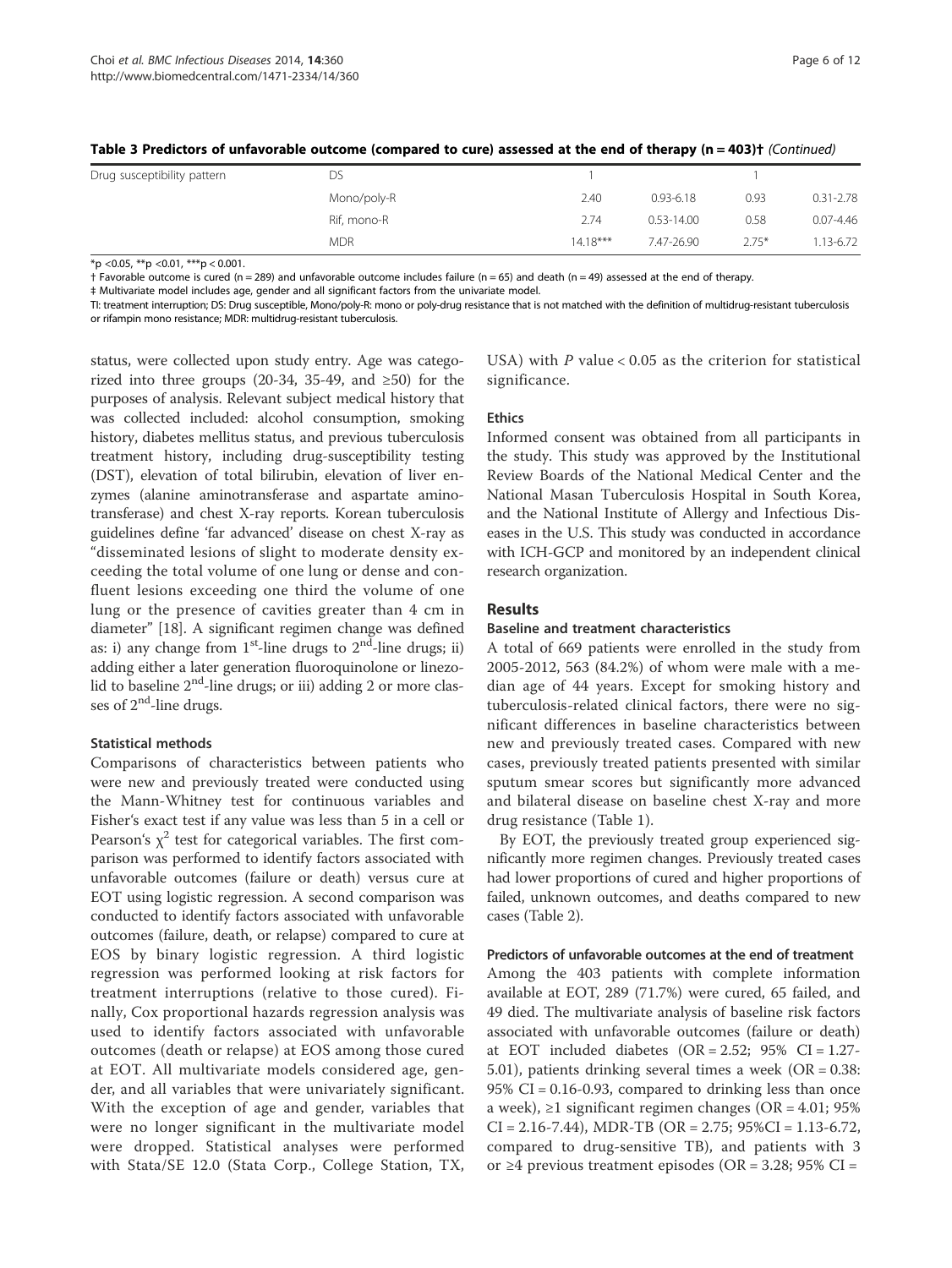| Variable                                  |                                           |                | Univariate    |                | Multivariate‡ |
|-------------------------------------------|-------------------------------------------|----------------|---------------|----------------|---------------|
|                                           |                                           | OR             | 95% CI        | OR             | 95% CI        |
| Gender                                    | Female                                    | $\mathbf{1}$   |               | $\mathbf{1}$   |               |
|                                           | Male                                      | 1.29           | $0.70 - 2.35$ | 1.14           | $0.59 - 2.20$ |
| Age                                       | $20 - 34$                                 | $\mathbf{1}$   |               | $\mathbf{1}$   |               |
|                                           | 35-49                                     | $1.96*$        | 1.07-3.57     | $2.14*$        | $1.11 - 4.14$ |
|                                           | $\geq 50$                                 | $2.75***$      | 1.50-5.05     | $2.97**$       | 1.51-5.86     |
| Body Mass Index                           | < 18.5                                    | $\overline{1}$ |               | $\overline{1}$ |               |
|                                           | ≥18.5                                     | $0.47**$       | $0.31 - 0.73$ | $0.33***$      | $0.20 - 0.54$ |
| Diabetes                                  | No                                        | $\mathbf{1}$   |               | $\mathbf{1}$   |               |
|                                           | Yes                                       | $2.47***$      | 1.51-4.05     | $2.57***$      | 1.46-4.52     |
| Alcohol, within 6 months                  | Less than once a week                     | 1              |               |                |               |
|                                           | Several times a week                      | 0.52           | $0.26 - 1.05$ |                |               |
|                                           | At least once a day                       | 0.92           | $0.58 - 1.48$ |                |               |
| Smoking, within 6 months                  | Never smoked                              | $\mathbf{1}$   |               |                |               |
|                                           | < 1 pack/day                              | 1.71           | 0.99-2.97     |                |               |
|                                           | 1 pack/day                                | 1.14           | $0.66 - 1.97$ |                |               |
|                                           | > 1 pack/day                              | 1.03           | $0.57 - 1.89$ |                |               |
| Residence                                 | Small city and town                       | $\mathbf{1}$   |               |                |               |
|                                           | Large city                                | 1.19           | $0.78 - 1.83$ |                |               |
| Education                                 | High school, above                        | $\mathbf{1}$   |               |                |               |
|                                           | Middle school, below or refusal           | 1.40           | $0.92 - 2.15$ |                |               |
| Occupation                                | Health care, professional and office work | 1              |               |                |               |
|                                           | Service sector and laborer                | 1.35           | $0.66 - 2.76$ |                |               |
|                                           | Unemployment and others                   | 1.54           | $0.73 - 3.24$ |                |               |
| Chest X-ray                               |                                           |                |               |                |               |
| Grade                                     | Minimal or moderate                       | $\mathbf{1}$   |               |                |               |
|                                           | Far advanced                              | $2.09***$      | 1.35-3.24     |                |               |
| Cavity                                    | <b>No</b>                                 | $\mathbf{1}$   |               |                |               |
|                                           | Yes or not clear                          | 1.25           | $0.72 - 2.15$ |                |               |
| Nodular lesion                            | No                                        | 1              |               |                |               |
|                                           | Yes or not clear                          | 1.44           | $0.60 - 3.48$ |                |               |
| Bilateral                                 | Unilateral                                | $\mathbf{1}$   |               |                |               |
|                                           | Bilateral                                 | $2.67***$      | 1.38-5.18     |                |               |
| Number of previous treatment episodes     | 0 (new case)                              | $\mathbf{1}$   |               |                |               |
|                                           | $\mathbf{1}$                              | 1.7            | $0.90 - 3.22$ |                |               |
|                                           | $\overline{2}$                            | 1.04           | $0.48 - 2.27$ |                |               |
|                                           | $\geq$ 3                                  | $4.66***$      | 2.69-8.08     |                |               |
| History of failure                        | No                                        | $\overline{1}$ |               |                |               |
|                                           | Yes                                       | $3.32***$      | $2.11 - 5.22$ |                |               |
| History of TI                             | No                                        | $\mathbf{1}$   |               |                |               |
|                                           | Yes                                       | $2.26***$      | 1.45-3.51     |                |               |
| Number of significant regimen changes     | 0                                         | $\mathbf{1}$   |               |                |               |
|                                           | $\geq$ 1                                  | 1.21           | $0.75 - 1.93$ |                |               |
|                                           |                                           |                |               |                |               |
| Drug Susceptibility pattern ( $n = 401$ ) | DS                                        | $\mathbf{1}$   |               | $\mathbf{1}$   |               |

# Table 4 Predictors of unfavorable outcome (compared to cure) assessed at the end of study (n = 392)  $\dagger$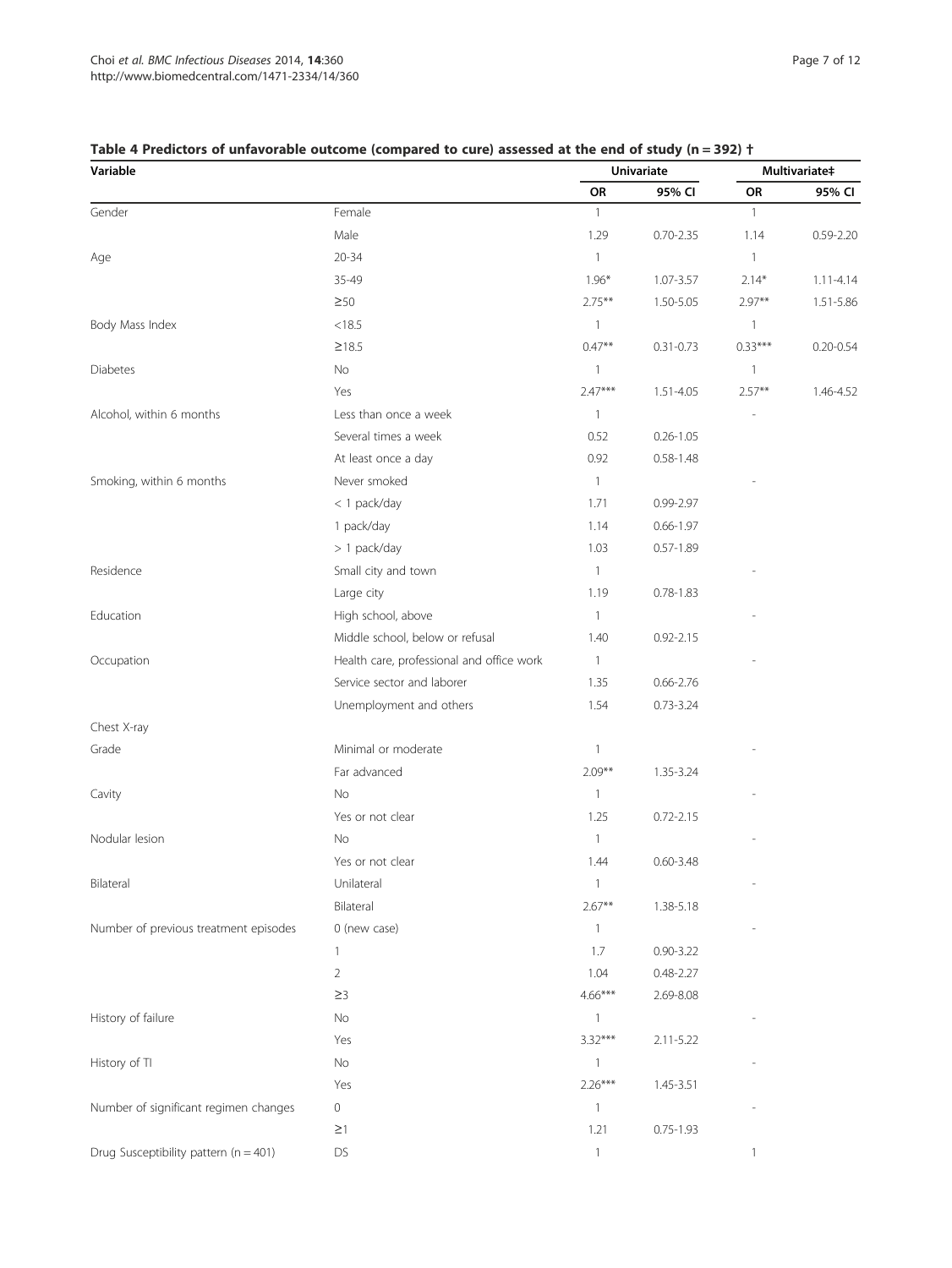| Mono/poly-R | .42       | $0.68 - 2.97$ | .45      | $0.67 - 3.13$ |
|-------------|-----------|---------------|----------|---------------|
| Rif, mono-R | .69       | $0.42 - 6.87$ | 2.87     | 0.64-12.95    |
| <b>MDR</b>  | $3.39***$ | 2.09-5.50     | $451***$ | 2.64-7.68     |

Table 4 Predictors of unfavorable outcome (compared to cure) assessed at the end of study (n = 392) † (Continued)

 $*_{p}$  < 0.05,  $*_{p}$  < 0.01,  $**_{p}$  < 0.001.

 $\dagger$  Favorable outcome is cured (n = 267) and unfavorable outcome includes failure (n = 22), death (n = 86) and relapse (n = 17) assessed at the end of study. ‡ Multivariate model includes age, gender and all significant factors from the univariate model.

TI: treatment interruption; DS: Drug susceptible, Mono/poly-R: mono or poly-drug resistance that is not matched with the definition of multidrug-resistant tuberculosis or rifampin mono resistance; MDR: multidrug-resistant tuberculosis.

1.06-10.14 and OR = 10.30; 95% CI = 3.79-27.94, respectively, compared to no previous treatment episodes) (Table 3). The presence of cavities or bilateral lesions on chest x-ray and having one or more previous treatment failures were significantly associated with unfavorable outcomes in the univariate analysis but not in the multivariate analysis.

# Long-term predictors of unfavorable outcomes at the end of study

Among the 392 patients followed to EOS (40 months after EOT), 267 (67.6%) were considered cures, 22 failed, 17 relapsed, and 86 died. The multivariate analysis of baseline risk factors associated with unfavorable outcomes (failure, relapse, or death) at EOS included age 35-49 or age ≥50 (OR = 2.14; 95% CI = 1.11-4.14 and OR = 2.97; 95% CI = 1.51-5.86, respectively, compared to those age 20-34), diabetes (OR = 2.57; 95% CI = 1.46-4.52), and having MDR-TB (OR = 4.51, 95% CI = 2.64-7.68, compared to drug sensitive TB) (Table 4). Having a body-mass index (BMI) ≥18.5 was associated with cure (OR =  $0.33$ ; 95% CI = 0.20-0.54, compared to BMI <18.5). Baseline chest x-ray status and previous treatment history were significantly associated with unfavorable outcomes in the univariate analysis but not in the multivariate analysis.

# Predictors of treatment interruption (TI) at the end of therapy

Among the total 457 patients with full information at EOT, 335 were cured and 122 experienced a TI. In the multivariate analysis compared with those who were cured, those with a TI were significantly more likely to work in the service sector or as a laborer ( $OR = 2.30$ ; 95% CI = 1.36-3.90, compared with those unemployed), present with bilateral lesions on chest X-ray ( $OR = 2.46$ ; 95% CI = 1.22-4.95), or have a previous treatment failure  $(OR = 1.76; 95\% CI = 1.04-2.98)$  or previous TI  $(OR = 2.35;$ 95% CI = 1.49-3.70) (Table 5).

Long-term prognosis of cured cases at the end of therapy Among the total 289 cured cases with full information at EOT, 278 (96.2%) cases had full follow-up information to EOS. After treatment completion, there were 20 deaths and 17 relapse cases with full baseline and follow-up information. Age ≥50, BMI and education were associated with death or relapse in univariate analysis. In the multivariate analysis, the factors that remained significant were age ≥50 (OR = 3.11; 95% CI = 1.17-8.26, compared to those age 20-34) and BMI  $\geq 18.5$  being associated with cure (HR = 0.49;  $95\%$  CI = 0.25-0.95). Having MDR-TB at baseline was not a significant prognostic factor in univariate analysis (HR =  $0.87$ ; 95% CI =  $0.40 - 1.89$ ; not shown in table) (Table 6).

# **Discussion**

Multiple previous cohort studies have reported extensively on the risk factors of tuberculosis outcomes, using various measures including relapse [15,16], mortality [7,10,14,19], MDR or XDR-TB status [11,13,20], and treatment failure, TI, or death [12,21,22]. In addition, differing study end points were used, including the end of therapy [12,21,22], long term follow up after treatment completion [14-16], and cross-sectional comparison between M/XDR and potential risk factors [11,13,20]. Our study identified factors associated with poor outcomes among all patients at EOT and after long-term follow-up at EOS. In addition, in an effort to separate EOS risk factors from EOT risk factors, an analysis was done to identify factors for relapse or death at EOS just among those considered cured at EOT. At EOT, having diabetes, ≥3 previous treatment episodes, ≥1 significant regimen changes, and MDR-TB were all significantly associated with treatment failure or death (Table 3). At EOS, having diabetes and MDR-TB at baseline continued to be significantly associated with treatment failure, death, or relapse. In addition, baseline age ≥35 and BMI <18.5 were also poor prognostic factors, but the number of previous treatment episodes was no longer significant (Table 4). These risk factors, including age, BMI, and drug resistance pattern, are consistent with those of a previous study with long-term follow-up [14]. These results may suggest that older age and low BMI contribute to relapse or death risk after treatment completion. In isolating risk factors significantly associated with poor outcomes at EOS among cures at EOT, only age ≥50 and baseline BMI <18.5 were identified (Table 6), suggesting that once a patient is cured, many traditional baseline predictive variables, such as chest x-ray status, previous TB treatment history, and MDR-TB status may no longer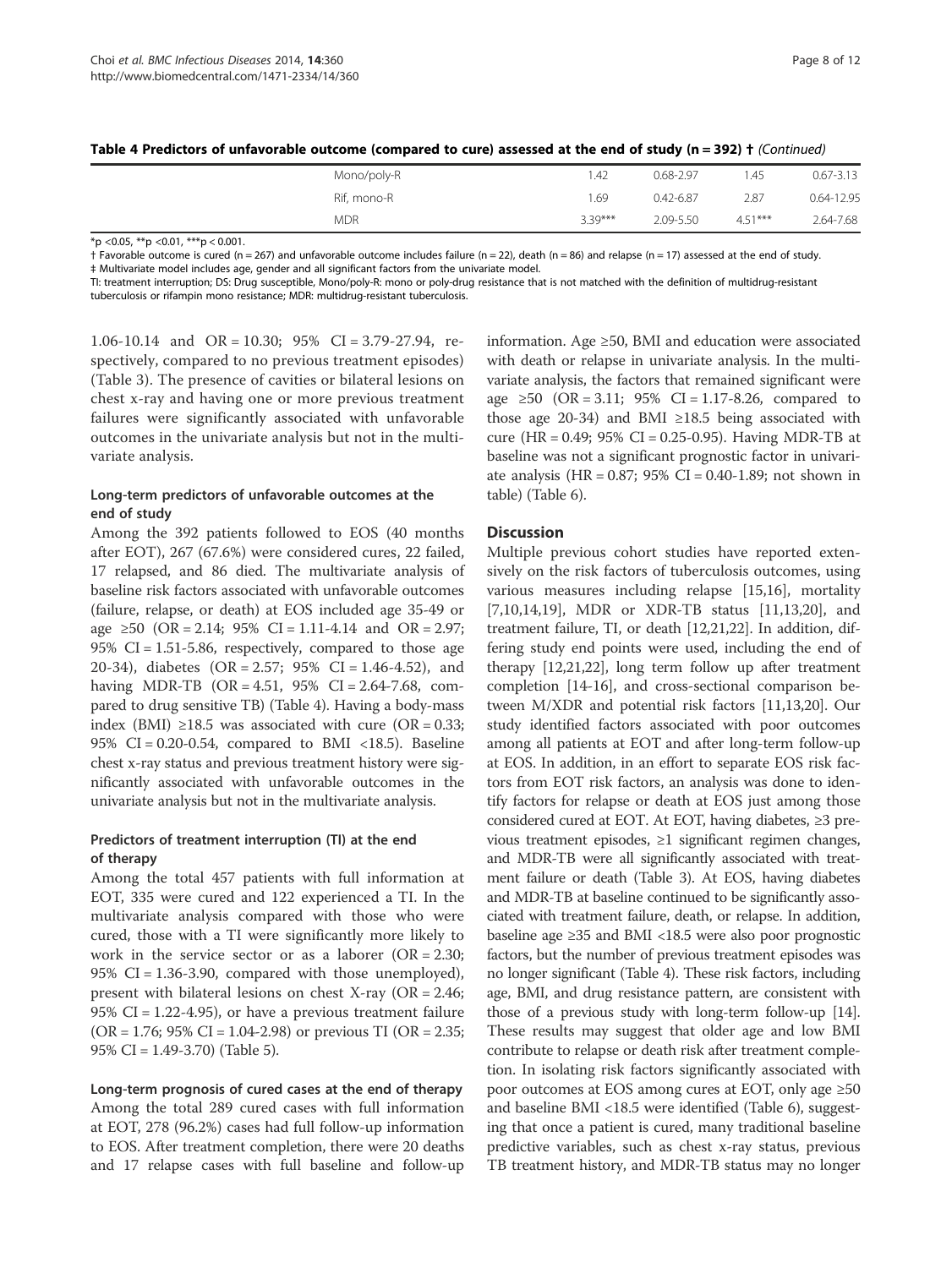# Table 5 Predictors of treatment interruption (compared to cures) (n = 457) †

| Variable                             |                                           | Univariate   |               |              | Multivariate‡ |
|--------------------------------------|-------------------------------------------|--------------|---------------|--------------|---------------|
|                                      |                                           | OR           | 95% CI        | OR           | 95% CI        |
| Gender                               | Female                                    | $\mathbf{1}$ |               | $\mathbf{1}$ |               |
|                                      | Male                                      | 1.48         | $0.79 - 2.78$ | 1.53         | $0.78 - 3.00$ |
| Age                                  | $20 - 34$                                 | $\mathbf{1}$ |               | $\mathbf{1}$ |               |
|                                      | 35-49                                     | 1.16         | $0.69 - 1.95$ | 0.92         | $0.53 - 1.59$ |
|                                      | $\geq 50$                                 | 0.67         | $0.38 - 1.18$ | 0.63         | $0.34 - 1.16$ |
| Body Mass Index ( $n = 446$ )        | < 18.5                                    | $\mathbf{1}$ |               |              |               |
|                                      | $\geq$ 18.5                               | 0.78         | $0.51 - 1.91$ |              |               |
| Diabetes                             | No                                        | $\mathbf{1}$ |               |              |               |
|                                      | Yes                                       | 1.56         | $0.95 - 2.56$ |              |               |
| Alcohol, within 6 months             | Less than once a week                     | $\mathbf{1}$ |               |              |               |
|                                      | Several times a week                      | 1.71         | $0.96 - 3.05$ |              |               |
|                                      | At least once a day                       | $2.03***$    | 1.27-3.24     |              |               |
| Smoking, within 6 months             | Never smoked                              | $\mathbf{1}$ |               |              |               |
|                                      | < 1 pack/day                              | $2.68***$    | 1.31-5.49     |              |               |
|                                      | 1 pack/day                                | $3.36***$    | 1.75-6.46     |              |               |
|                                      | > 1 pack/day                              | $3.12***$    | 1.54-6.32     |              |               |
| Residence                            | Small city and town                       | $\mathbf{1}$ |               |              |               |
|                                      | Large city                                | 1.20         | $0.79 - 1.83$ |              |               |
| Education                            | High school, above                        | $\mathbf{1}$ |               |              |               |
|                                      | Middle school, below or refusal           | 1.20         | $0.80 - 1.82$ |              |               |
| Occupation                           | Unemployment and others                   | $\mathbf{1}$ |               | $\mathbf{1}$ |               |
|                                      | Health care, professional and office work | 1.14         | $0.47 - 2.75$ | 0.89         | $0.35 - 2.25$ |
|                                      | Service sector and laborer                | $2.39***$    | 1.45-3.95     | $2.30**$     | 1.36-3.90     |
| Chest X-ray                          |                                           |              |               |              |               |
| Grade                                | Minimal or moderate                       | $\mathbf{1}$ |               |              |               |
|                                      | Far advanced                              | 1.34         | $0.89 - 2.04$ |              |               |
| Cavity                               | No                                        | $\mathbf{1}$ |               |              |               |
|                                      | Yes or not clear                          | 1.04         | $0.63 - 1.69$ |              |               |
| Nodular lesion                       | No                                        | $\mathbf{1}$ |               |              |               |
|                                      | Yes or not clear                          | 2.07         | $0.70 - 6.14$ |              |               |
| Bilateral                            | Unilateral                                | $\mathbf{1}$ |               | $\mathbf{1}$ |               |
|                                      | Bilateral                                 | $2.86***$    | 1.46-5.60     | $2.46*$      | 1.22-4.95     |
| Number of previous treatment episode | 0 (new case)                              | $\mathbf{1}$ |               |              |               |
|                                      | $\mathbf{1}$                              | 1.54         | $0.87 - 2.71$ |              |               |
|                                      | $\overline{2}$                            | $2.77***$    | 1.53-5.02     |              |               |
|                                      | $\geq$ 3                                  | $2.40**$     | 1.35-4.27     |              |               |
| History of failure                   | No                                        | $\mathbf{1}$ |               | $\mathbf{1}$ |               |
|                                      | Yes                                       | $1.81*$      | 1.12-2.92     | $1.76*$      | 1.04-2.98     |
| History of TI                        | No                                        | $\mathbf{1}$ |               | 1            |               |
|                                      | Yes                                       | $2.72***$    | 1.77-4.18     | $2.35***$    | 1.49-3.70     |
| Elevation of total bilirubin         | No                                        | $\mathbf{1}$ |               |              |               |
|                                      | Yes                                       | $0.63*$      | $0.40 - 1.00$ |              |               |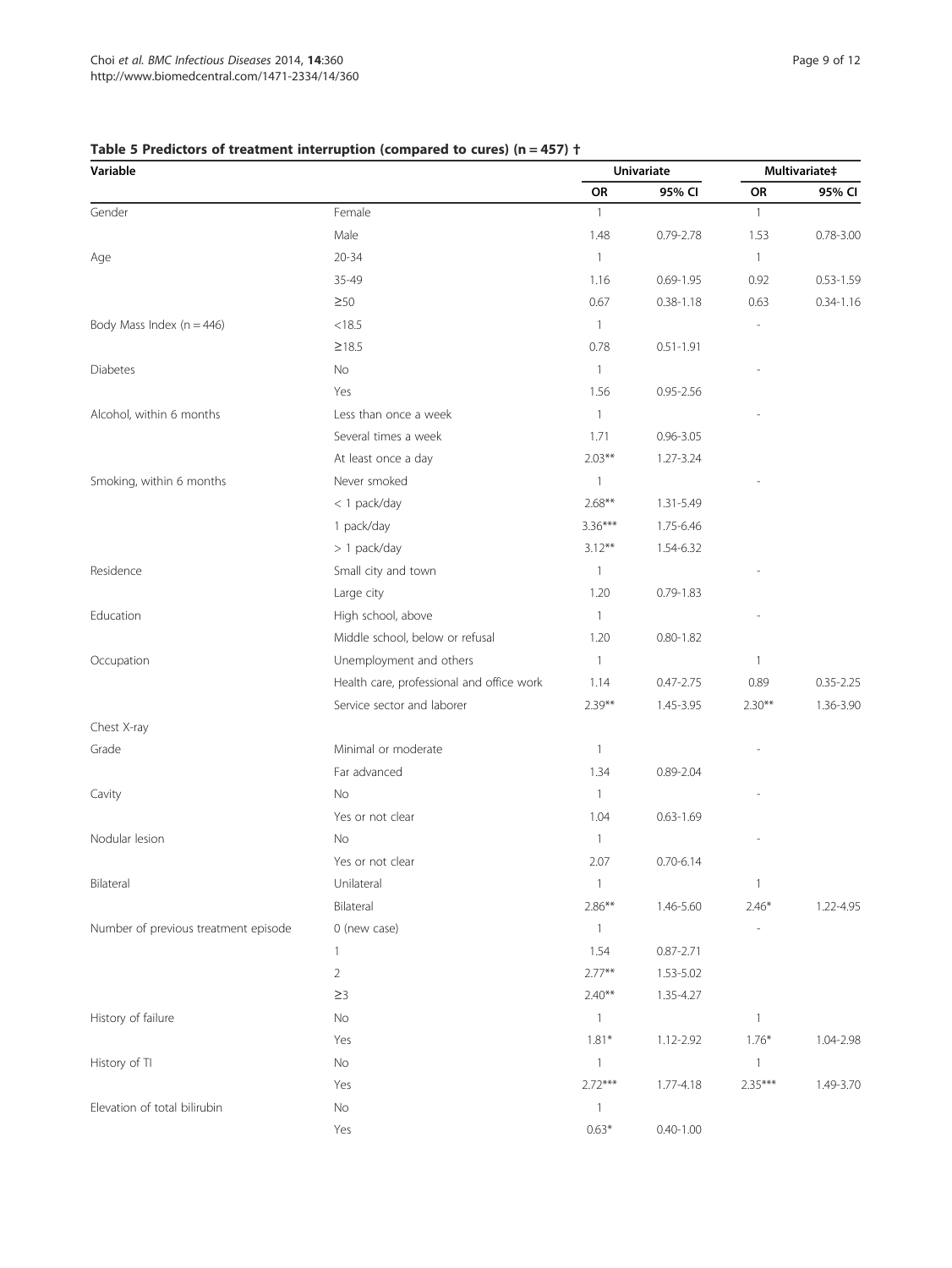| Elevation of liver enzyme               | No           |         |                          |
|-----------------------------------------|--------------|---------|--------------------------|
|                                         | Yes          | 0.95    | $0.55 - 1.65$            |
| Number of significant regimen changes   | $\mathbf{0}$ |         | $\overline{\phantom{a}}$ |
|                                         | $\geq$ 1     | $1.62*$ | 1.04-2.55                |
| Drug susceptibility pattern $(n = 403)$ | DS           |         | $\overline{\phantom{a}}$ |
|                                         | Mono/poly-R  | 1.25    | $0.66 - 2.39$            |
|                                         | Rif, mono-R  | 2.01    | $0.68 - 5.92$            |
|                                         | <b>MDR</b>   | 1.45    | 0.88-2.39                |

|  | Table 5 Predictors of treatment interruption (compared to cures) ( $n = 457$ ) † (Continued) |
|--|----------------------------------------------------------------------------------------------|
|--|----------------------------------------------------------------------------------------------|

 $\overline{p}$  < 0.05, \*\*p < 0.01, \*\*\*p < 0.001.

†Treatment interruption (n = 122) was compared with cured (n = 335).

‡Multivariate model includes age, gender and all significant factors from the univariate model.

TI: Treatment interruption, DS: Drug susceptible, Mono/poly-R: mono or poly-drug resistance that is not matched with the definition of multidrug-resistant

tuberculosis or rifampin mono resistance; MDR: multidrug-resistant tuberculosis.

be as relevant for prognosis. A different study analyzed factors for TB recurrence at EOS after a median 4-year follow-up after EOT and identified inner-city residence, HIV infection, and history of TB treatment as risk factors [16]. This study, however, included all treatmentcompleted patients at EOT regardless of culture conversion status and thus included some patients not fully cured. Future relapse studies among cured patients should be conducted to understand if their risk factors revert back to those similar to the general population.

Some previous studies included TI as an unfavorable outcome (24-26). Because our study population had a relatively high proportion of TI (18.2%) and reasons for TI may be very different from reasons for failure, death, or relapse, we analyzed this outcome separately, comparing TI cases only to cured cases. Other studies have also

|  |                                                  | Table 6 Prognostic factors of unfavorable outcome at end |  |  |
|--|--------------------------------------------------|----------------------------------------------------------|--|--|
|  | of study among cured cases $(n = 278)$ $\dagger$ |                                                          |  |  |

|                 | <b>Adjusted HR‡</b> | 95% CI        |
|-----------------|---------------------|---------------|
| Age             |                     |               |
| $20 - 34$       | 1                   |               |
| 35-49           | 1.38                | $0.48 - 3.98$ |
| $\geq 50$       | $3.11*$             | 1.17-8.26     |
| Gender          |                     |               |
| Female          | 1                   |               |
| Male            | 1.14                | $0.44 - 2.95$ |
| Body Mass Index |                     |               |
| < 18.5          | 1                   |               |
| $\geq$ 18.5     | $0.49*$             | $0.25 - 0.95$ |

 $*$ p < 0.05.

†Among cases who had full information at the end of study, cured cases  $(n = 241)$  were compared with death  $(n = 20)$  and relapse  $(n = 17)$  cases. ‡Multivariate model includes age, gender and all significant factors from the univariate model (omitted in this paper).

TI: Treatment interruption, DS: Drug susceptible, Mono/poly/Rif-R: mono or poly-drug resistance that is not matched with the definition of multidrug-resistant tuberculosis; MDR: multidrug-resistant tuberculosis.

identified risk factors associated specifically with treatment default, including long distance to health facilities, substance use including alcohol consumption, a fear of social stigmatism, unemployment and economic constraint [10,19,23-25]. In our analysis, alcohol consumption and smoking history were associated with TI in the univariate analysis but the significance was lost in the multivariate analysis. Not surprisingly, our study also identified an increased risk for TI among those who previously had a TI or treatment failure. For unclear reasons, having bilateral disease on baseline chest x-ray was associated with TI. Finally, being a blue-collar worker was also risk factor for TI, compared to those who were unemployed. This suggests that perhaps low wage workers had more difficulty getting time off for medical care and may require healthcare policy changes to resolve this issue. Further studies may need to be done to understand better the reasons for TI among service sector employees and laborers. Understanding the causes of TI and how to reduce treatment default is critically important because of the association of TI with the development of drug resistance [26].

Our study has several limitations. First, the study was conducted at two tertiary referral hospitals, which usually manage patients with more severe and extensive disease. This is reflected in our cohort demographics, with most patients having more severe advanced disease on x-ray, including cavities and bilateral disease, as well as the proportion of previously treated cases (compared to new cases) and MDR-TB. Our results, therefore, may not be representative of patients with less severe disease. Second, we only had DST results for 581/669 (86.8%). Analyses that include DST results exclude patients without DST results, which may cause a selection bias and the point estimates may be over or under-estimated due to the excluded cases. Third, we were not able to measure certain factors possibly related to treatment outcome, including hemoglobin A1c and bacterial load (time to positivity in liquid culture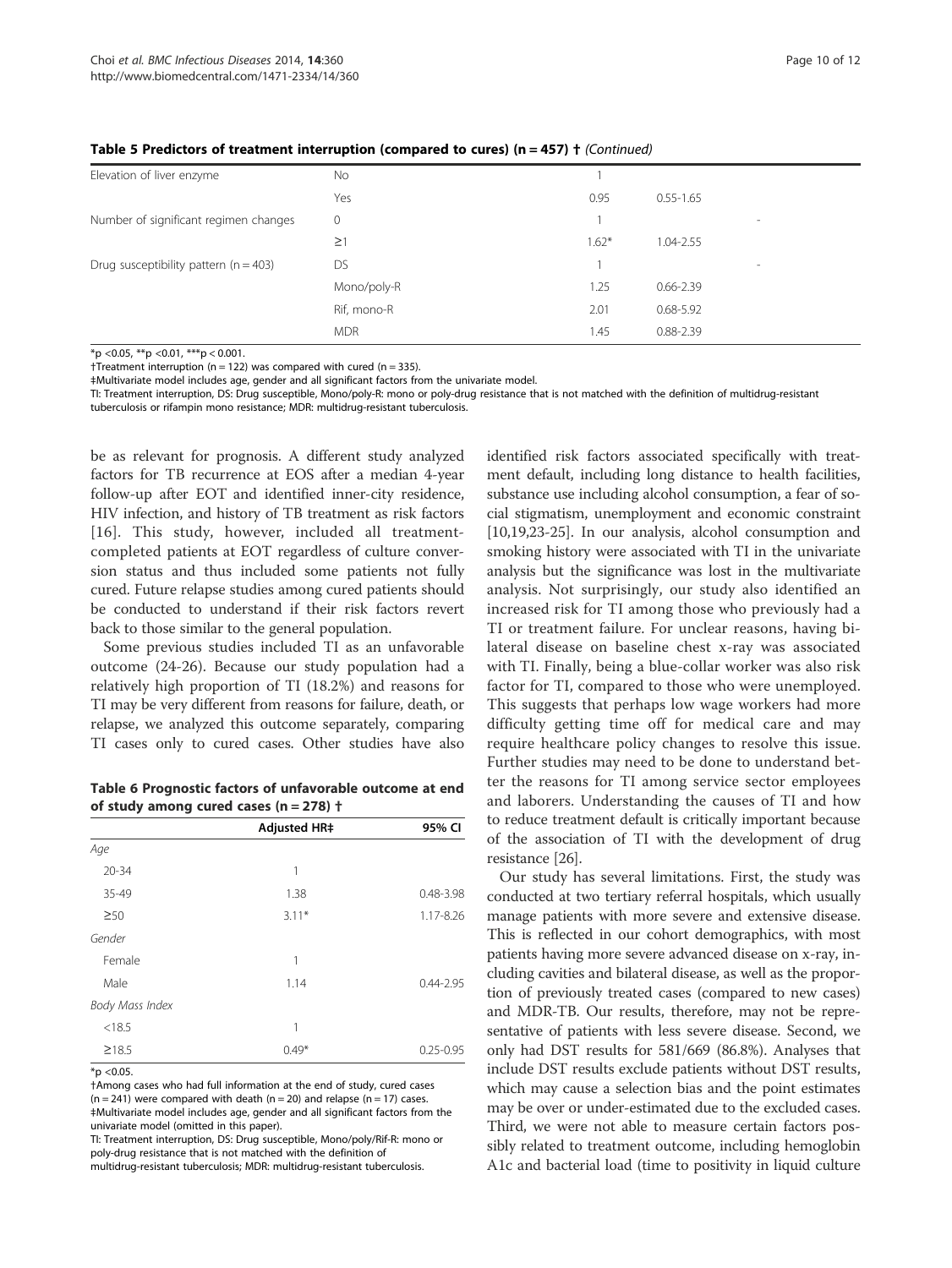system). Fourth, diabetes status collected by self-report and types I vs. II could not be differentiated. Finally, the study was not designed to identify a causal pathway between the independent and outcome variables and was limited to identifying factors associated with unfavorable outcomes and TI.

## Conclusions

This study of risk factors associated with poor treatment outcomes at EOT and EOS highlights both patient specific factors that are difficult to change, such as diabetes status and age, as well as disease specific factors, such as multidrug resistance, that may be affected by programmatic factors and could be altered to improve prognosis. Risk factors related to prolonged disease at diagnosis, including history of multiple previous treatment episodes, emphasize that the initial treatment episode is also likely the best chance of cure. Program management changes should be considered to emphasize public health measures such as directly observed therapy to help ensure that the first treatment episode is also the last one, in conjunction with improving adherence and decreasing the risk of MDR-TB. Policy changes to enable all TB patients, regardless of work status, to have time off to get appropriate treatment would also be important. Finally, steps to improve nutrition and therefore BMI among those successfully treated may help prevent longer-term relapses or recurrences. The treatment of tuberculosis requires a multifaceted approach for the best chance of success.

#### Competing interests

The authors declare that they have no competing interests.

#### Authors' contributions

HC, ML, TS, YC, LCG, LEV, MWC, SNC, and CEB designed the study. HC, ML, YK. SY, JSJ, and SKP conducted the study and collected the data. JL and TS conducted the laboratory analyses. HC, ML, RYC, and LED analyzed and interpreted the data. HC, ML, and RYC drafted the manuscript. All authors read and approved the final manuscript.

#### Acknowledgements

This study was supported (in part) by the Intramural Research Program of the National Institute of Allergy and Infectious Diseases (NIAID), U.S. National Institutes of Health (NIH), and (in part) by continuous support from the Korean Centers for Disease Control of the Korean Ministry of Health and Welfare to the International Tuberculosis Research Center. Through authors RYC, LED, YC, LCG, LEV, MWC, and CEB, the NIAID, NIH was involved in the design, collection, analysis, and interpretation of data; in writing the manuscript; and in the decision to submit for publication. The Korean Centers for Disease Control was not involved in the design, collection, analysis, and interpretation of data; in writing the manuscript; and in the decision to submit for publication. We would like to thank the patients who enrolled in this research study and the clinical staff who supported the trial.

#### Author details

<sup>1</sup>International Tuberculosis Research Center, Changwon, Republic of Korea. 2 BK21PLUS Program in Public Health Sciences, Department of Health Sciences, Graduate School, Korea University, Seoul, Republic of Korea. <sup>3</sup>Tuberculosis Research Section, Laboratory of Clinical Infectious Disease, National Institute of Allergy and Infectious Diseases (NIAID), National Institutes of Health (NIH), Bethesda, Maryland, USA. <sup>4</sup>Department of Internal Medicine, National Medical Center, Seoul, Republic of Korea. <sup>5</sup>National Masan

Tuberculosis Hospital, Changwon, Republic of Korea. <sup>6</sup>Biostatistics Research Branch, NIAID, NIH, Bethesda, Maryland, USA. <sup>7</sup>Department of Microbiology and Institute for Immunology and Immunological Diseases, Brain Korea 21 Project for Medical Science, Yonsei University College of Medicine, Seoul, Republic of Korea.

#### Received: 19 February 2014 Accepted: 24 June 2014 Published: 2 July 2014

#### References

- Snider DE, Roper WL: The New tuberculosis. N Engl J Med 1992, 326(10):703–705.
- 2. WHO: Global tuberculosis report 2013. In WHO/HTM/TB/2013.11. Geneva: World Health Organization; 2013.
- 3. World Health Organization: The global plan to stop TB 2011-2015: transforming the fight towards elimination of tuberculosis. Geneva: World Health Organization; 2010.
- 4. Gandy M, Zumla A: The resurgence of disease: social and historical perspectives on the 'new'tuberculosis. Soc Sci Med 2002, 55(3):385–396.
- 5. Lönnroth K, Jaramillo E, Williams BG, Dye C, Raviglione M: Drivers of tuberculosis epidemics: the role of risk factors and social determinants. Soc Sci Med 2009, 68(12):2240–2246.
- 6. Shetty N, Shemko M, Vaz M, D'Souza G: An epidemiological evaluation of risk factors for tuberculosis in South India: a matched case control study. Int J Tuberc Lung Dis 2006, 10(1):80–86.
- 7. Reed GW, Choi H, Lee SY, Lee M, Kim Y, Park H, Lee J, Zhan X, Kang H, Hwang S: Impact of Diabetes and Smoking on Mortality in Tuberculosis. PLoS One 2013, 8(2):e58044.
- 8. Kolappan C, Gopi PG: Tobacco smoking and pulmonary tuberculosis. Thorax 2002, 57(11):964–966.
- 9. Maciel EL, Brioschi AP, Peres RL, Guidoni LM, Ribeiro FK, Hadad DJ, Vinhas SA, Zandonade E, Palaci M, Dietze R, Johnson JL: Smoking and 2-month culture conversion during anti-tuberculosis treatment. Int J Tuberc Lung Dis 2013, 17(2):225–228.
- 10. Franke M, Appleton S, Bayona J, Arteaga F, Palacios E, Llaro K, Shin S, Becerra M, Murray M, Mitnick C: Risk factors and mortality associated with default from multidrug-resistant tuberculosis treatment. Clin Infect Dis 2008, 46(12):1844–1851.
- 11. Faustini A, Hall A, Perucci C: Risk factors for multidrug resistant tuberculosis in Europe: a systematic review. Thorax 2006, 61(2):158.
- 12. Kim H-R, Hwang SS, Kim HJ, Lee SM, Yoo C-G, Kim YW, Han SK, Shim Y-S, Yim J-J: Impact of extensive drug resistance on treatment outcomes in Non—HIV-infected patients with multidrug-resistant tuberculosis. Clin Infect Dis 2007, 45(10):1290–1295.
- 13. Dalton T, Cegielski P, Akksilp S, Asencios L, Caoili JC, Cho SN, Erokhin W, Ershova J, Gler MT, Kazennyy BY: Prevalence of and risk factors for resistance to second-line drugs in people with multidrug-resistant tuberculosis in eight countries: a prospective cohort study. Lancet 2012, 380(9851):1406–1417.
- 14. Kim DH, Kim HJ, Park S-K, Kong S-J, Kim YS, Kim T-H, Kim EK, Lee KM, Lee SS, Park JS Koh WJ, Lee CH, Kim JY, Shim TS: Treatment Outcomes and Long-term Survival in Patients with Extensively Drug-resistant Tuberculosis. Am J Respir Crit Care Med 2008, 178(10):1075–1082.
- 15. Verver S, Warren RM, Beyers N, Richardson M, van der Spuy GD, Borgdorff MW, Enarson DA, Behr MA, van Helden PD: Rate of reinfection tuberculosis after successful treatment is higher than rate of new tuberculosis. Am J Respir Crit Care Med 2005, 171(12):1430–1435.
- 16. Millet JP, Shaw E, Orcau A, Casals M, Miro JM, Cayla JA, Barcelona Tuberculosis Recurrence Working G: Tuberculosis recurrence after completion treatment in a European city: reinfection or relapse? PLoS One 2013, 8(6):e64898.
- 17. World Health Organization: Treatment of tuberculosis guidelines 4th edition. Geneva: World Health Organization; 2010.
- 18. KCDC: Guideline for tuberculosis control, 2010. Seoul: Korea Centers for Disease Control and Prevention (published in Korean); 2010.
- 19. Kliiman K, Altraja A: Predictors and mortality associated with treatment default in pulmonary tuberculosis. Int J Tuberc Lung Dis 2010, 14(4):454-463.
- 20. Jeon C, Hwang S, Min J, Prevots D, Goldfeder L, Lee H, Eum S, Jeon D, Kang H, Kim J: Extensively drug-resistant tuberculosis in South Korea: risk factors and treatment outcomes among patients at a tertiary referral hospital. Clin Infect Dis 2008, 46(1):42–49.